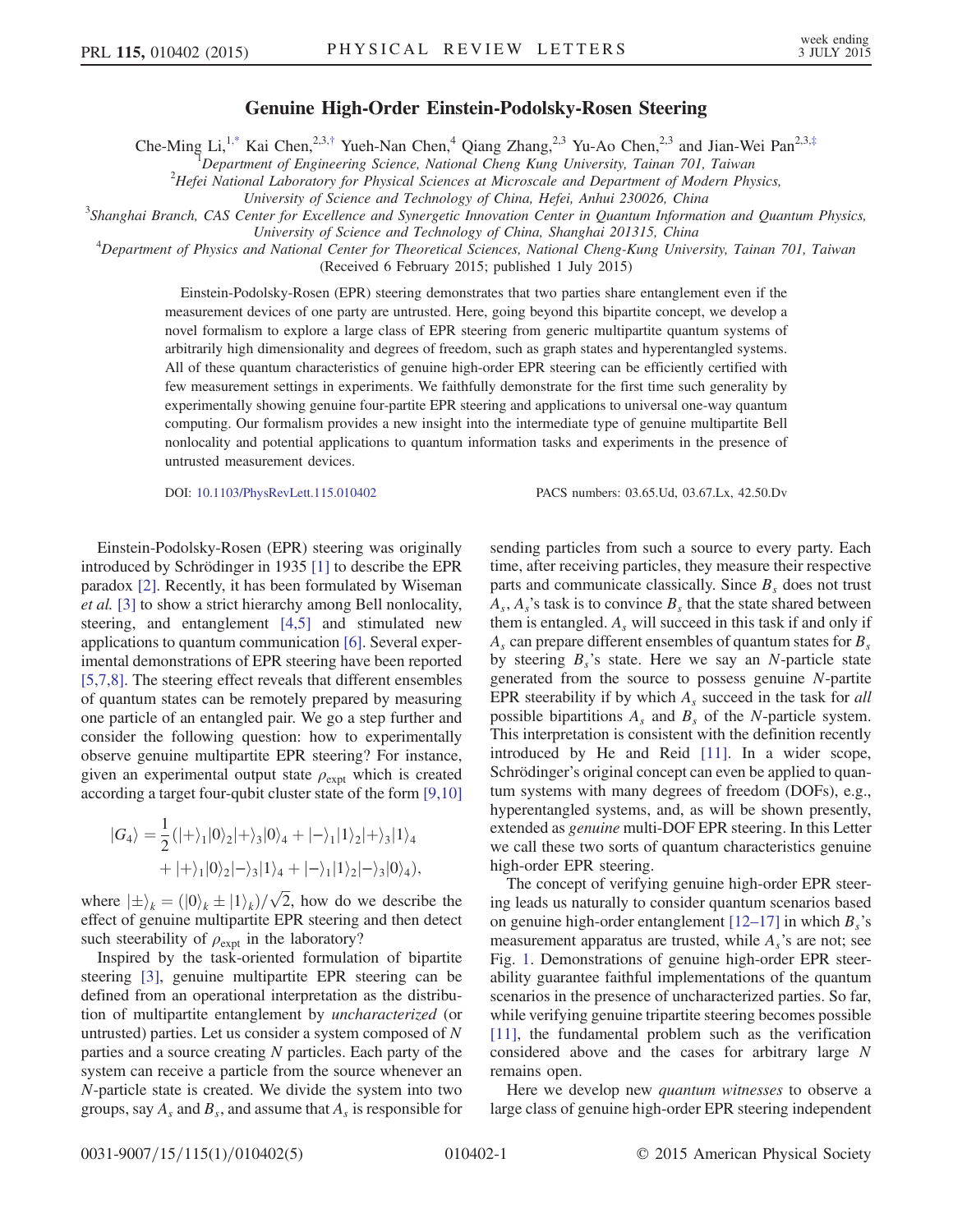<span id="page-1-0"></span>

FIG. 1 (color online). Genuine multipartite EPR steerability and applications. Generic entanglement-based quantum protocols rely on both characterized measurement devices and genuine multipartite entanglement, such as one-way quantum computation [\[12,13\]](#page-4-7) and multiparty quantum communications [\[14\].](#page-4-9) Genuine multipartite EPR steerability enables them to perform quantum applications in the presence of untrusted measurement apparatus (a). Here, we develop quantum steering witnesses to ensure that an experimental state  $\rho_{\text{exnt}}$ of an N-partite quantum d-dimensional system (N qudits) has such ability, for example, an experimental graph state  $[18-21]$  $[18-21]$  used for one-way computing. To implement gate operations, such as circuits, composed of one-qubit ( $d = 2$ ) gate  $\hat{H}$  and two-qubit controlled-Z (CZ) gates (b) and (c) for input states  $\vert \text{In}_{\beta}^{\alpha} \rangle$ , one needs to prepare chain-type (d), i.e.,  $\vert G_4 \rangle$ , and box-type (e) cluster states, respectively.<br>By performing measurements  $B_2^{(\alpha)}$  and  $B_3^{(\beta)}$  on qubits measurements on qubits 2, 3 would provide a readout of the gate operations. See the Supplemental Material for detailed discussions [\[21\].](#page-4-11) In addition to releasing the assumptions about the measurement devices, genuine multipartite steerability promises high-quality one-way computation (see Fig. [3](#page-3-4)).

of the particle or DOF number. Let us start with a demonstration of the first experimental genuine four-partite EPR steerability for states close to the cluster state  $|G_4\rangle$ . In our scenario, we assume that two possible measurements can be performed on each particle ( $m_k = 1, 2$  for the kth particle) and that each local measurement has two possible outcomes,  $v_k^{(m_k)} \in \{0, 1\}$ . We take the measurements for each party who implements quantum measurements to observe each party who implements quantum measurements to observables with the nondegenerate eigenvectors  $\{|0\rangle_{k,1}=|0\rangle_{k}$ ,  $|1\rangle_{k,1} = |1\rangle_k$ } for  $m_k = 1$  and  $\{|0\rangle_{k,2} = |+\rangle_k, |1\rangle_{k,2} = |-\rangle_k$ for  $m_k = 2$ .

The genuine four-partite EPR steerability of the ideal cluster state  $|G_4\rangle$  is revealed by the following relations of measurement results:  $v_1^{(1)} + v_2^{(2)} + v_3^{(1)} \doteq 0$  and  $v_3^{(1)} + v_4^{(2)} \doteq 0$ , and the relation:  $v_2^{(1)} + v_3^{(2)} + v_4^{(1)} \doteq 0$  and  $v_1^{(2)} + v_2^{(1)} \doteq 0$ ,<br>where  $\doteq$  denotes equality modulo 2. When A and B share where  $\doteq$  denotes equality modulo 2. When  $A_s$  and  $B_s$  share a state  $|G_4\rangle$ ,  $A_s$  can steer the states of  $B_s$ 's particles by measuring the particles held as described by the above relations whatever the partition  $A_s$  and  $B_s$  is considered. Thus, we construct the kernel of quantum steering witness in the form

$$
W_4 \equiv P(v_1^{(1)} + v_2^{(2)} + v_3^{(1)} \doteq 0, v_3^{(1)} + v_4^{(2)} \doteq 0)
$$
  
+ 
$$
P(v_2^{(1)} + v_3^{(2)} + v_4^{(1)} \doteq 0, v_1^{(2)} + v_2^{(1)} \doteq 0),
$$

where  $P(\cdot)$  denotes the joint probability of obtaining experimental outcomes satisfying the designed conditions. If  $B_s$  has a preexisting state known to  $A_s$ , rather than part of a genuine multipartite entanglement shared with  $A_s$ , the maximum value of  $W_4$  is

$$
W_{4C} \equiv \max_{\mathbf{A}_s, \{v_a\}_c, \{v_b\}_\text{QM}} W_4 = 1 + \frac{1}{\sqrt{2}} \sim 1.7071,
$$

<span id="page-1-1"></span>where  $A_s$  denotes the index set of  $A_s$  for all possible partitions and  $\{v_a\}_c$  indicates that the outcome set for  $A_s$  is derived from such a preexisting-state scenario. The outcome set  ${v_b}_{\text{OM}}$  of  $B_s$  is obtained by performing quantum measurements on the preexisting quantum states. Hence, we posit that if an experimental state  $\rho_{\text{expt}}$  shows that

$$
W_4(\rho_{\rm expt}) > 1 + \frac{1}{\sqrt{2}},
$$
 (1)

then  $\rho_{\text{expt}}$  can exhibit genuine four-partite EPR steerability close to  $|G_4\rangle$ . This certification rules out all the possibilities of results mimicked by tripartite steerability, including all possible mixtures of them. States certified by this witness will enable the quantum protocols to be implemented even when uncharacterized measurement apparatus are unavoidably used (Fig. [1\)](#page-1-0). It is also worth noting that the steering witness [\(1\)](#page-1-1) is efficient. Only the *minimum* two local measurement settings are sufficient to show the steerability.

To experimentally observe the genuine-four partite EPR steerability, we utilize the technique developed in the previous experiment [\[22\]](#page-4-8) to generate a source of twophoton four-qubit cluster states entangled both in polarization and spatial modes. As illustrated in Fig. [2,](#page-2-0) an ultraviolet (UV) pulse passes twice through two contiguous type-I– $\beta$  barium borate (BBO) to produce polarization entangled photon pairs in the forward (spatial modes  $R_{A,B}$ ) and the backward  $(L_{A,B})$  directions. Through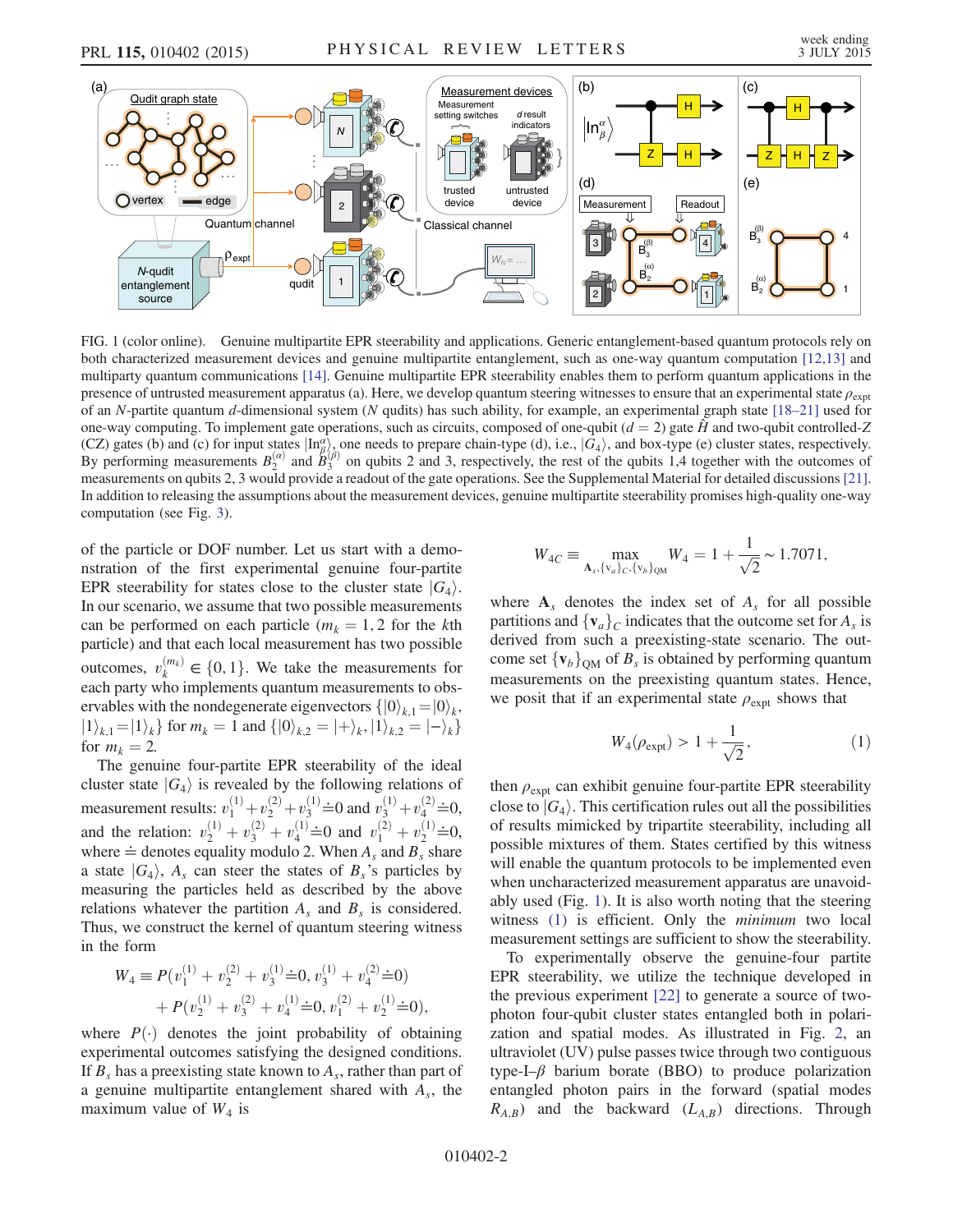<span id="page-2-0"></span>

FIG. 2 (color online). Experimental setup. A pulse (5 ps) of UV light with a central wavelength of 355 nm and an average power of 200 mW at repetition rate of 80 MHz double passes a twocrystal structured BBO to produce polarization entangled photon pairs either in the forward direction or in the backward direction. To create desired entangled pairs in mode  $R_A$ ,  $R_B$  and in  $L_A$ ,  $L_B$ , two quarter wave plates (QWPs) are properly tilted along their optic axis. Half wave plates (HWPs), polarizing beam splitters (PBSs), and eight single-photon detectors are used as polarization analyzers for the output states. Here 3-nm bandpass filters (IFs) with central wavelength 710 nm are placed in front of them.

temporal overlaps of modes  $R_A$  and  $L_A$  and of modes  $R_B$ and  $L_B$ , one can create a four-qubit state

$$
|G_4'\rangle = \frac{1}{2} \left[ (|H\rangle_A |H\rangle_B + |V\rangle_A |V\rangle_B) |R\rangle_A |R\rangle_B + (|H\rangle_A |H\rangle_B - |V\rangle_A |V\rangle_B) |L\rangle_A |L\rangle_B \right], \tag{2}
$$

entangled both in spatial modes and horizontal  $(H)$  and vertical (V) polarizations. By encoding logical qubits as  $|H(V)\rangle_{A(B)} \equiv |0(1)\rangle_{1(2)}$  and  $|R(L)\rangle_{A(B)} \equiv |0(1)\rangle_{3(4)}, |G'_4\rangle$ if  $\mu_1(\nu_1)/A(B) = |0(1)/1(2)|$  and  $|\Lambda(L)/A(B)| = |0(1)/3(4)|$ ,  $|04/1$ <br>is equivalent to the cluster state  $|G_4\rangle$  up to a transform-<br>ation  $\hat{H} \otimes \hat{H}$  where  $\hat{H} |0(1)\rangle = |0(1)\rangle$ . The witness ation  $\hat{H}_1 \otimes \hat{H}_4$ , where  $\hat{H}_k|0(1)\rangle_k = |+(-)\rangle_k$ . The witness kernel for this target state has a corresponding change in measurement settings by  $W'_4 \equiv P(v_1^{(2)} + v_2^{(2)} + v_3^{(1)} \doteq 0,$ <br>(1)  $(1) \cdot Q_1 + P_2^{(1)} + P_3^{(2)} \cdot Q_2 + Q_3^{(1)} + P_4^{(1)} \cdot Q_3$  $v_3^{(1)} + v_4^{(1)} \doteq 0$  +  $P(v_2^{(1)} + v_3^{(2)} + v_4^{(2)} \doteq 0, v_1^{(1)} + v_2^{(1)} \doteq 0$ ).<br>In the experiment, we obtain a high generation rate

In the experiment, we obtain a high generation rate of cluster state about  $1.2 \times 10^4$  per sec with 200 mW UV pump. We measure the two joint probabilities in the witness kernel with the designed measurement settings [\[23\]](#page-4-12) and have  $P(v_1^{(2)} + v_2^{(2)} + v_3^{(1)} \doteq 0, v_3^{(1)} + v_4^{(1)} \doteq 0) = 0.9490 \pm 0.0022$ and  $P(v_2^{(1)} + v_3^{(2)} + v_4^{(2)} \doteq 0, v_1^{(1)} + v_2^{(1)} \doteq 0) = 0.9339 \pm 0.0027$  Then we observe genuine four-partite steerability 0.0027. Then we observe genuine four-partite steerability verified by

$$
W_4'(\rho_{\rm expt}) = 1.8829 \pm 0.0049. \tag{3}
$$

<span id="page-2-1"></span>This result is clearly larger than the maximum value the preexisting-state scenario can achieve,  $W_{4C}$ , by ~36 standard deviations.

The measured witness kernel  $W_4(\rho_{\text{expt}})$  can also reveal the information about the state fidelity,  $F_S(\rho_{expt}) =$  $Tr[|G_4\rangle\langle G_4|\rho_{expt}]$ . To derive such connection, let us first represent the witness [\(1\)](#page-1-1) in the operator form,

 $\hat{W}_{G_4} \equiv W_{4C}\hat{I} - \hat{\mathcal{W}}_4$ , where  $\hat{I}$  denotes the identity operator and  $\hat{W}_4$  corresponds to  $W_4$  such that  $W_4(\rho_{expt}) =$  $\text{Tr}[\hat{\mathcal{W}}_4 \rho_{\text{expt}}]$ . If  $\langle \hat{W}_{G_4} \rangle = \text{Tr}[\hat{W}_{G_4} \rho_{\text{expt}}] < 0$ , then  $\rho_{\text{expt}}$  is genuinely four-partite steerable. One can use  $\hat{W}_{G_4}$  to derive a steering witness operator of the form  $\hat{W}'_{G_4} \equiv W_{4C}/2\hat{I}$  –  $|G_4\rangle\langle G_4|$  [\[21\]](#page-4-11), which provides a steering witness  $F_S(\rho_{\text{expt}})$  >  $W_{4C}/2$  (~0.8536). They satisfy the relation  $\hat{W}'_{G_4}$  –  $\gamma \hat{W}_{G_4} \geq 0$ , where  $\gamma$  is some positive constant, which means that when a state is detected by  $\hat{W}'_{G_4}$ , it is certified by  $\hat{W}_{G_4}$  as well. Such a relation can be manipulated to give  $|G_4\rangle\langle G_4| \leq \hat{\mathcal{W}}_4/2$ , i.e., to provide the upper bound of the state fidelity,  $F_S(\rho_{expt}) \leq W_4(\rho_{expt})/2$ . Similarly, we use  $\hat{W}'_{G_4}$ <br>to construct another steering witness operator composed of to construct another steering witness operator composed of  $\hat{W}_4$  [\[21\]](#page-4-11) and derive the lower bound of  $F_s(\rho_{\text{expt}})$ :  $\hat{W}_4 - \hat{I} \leq |G_4\rangle\langle G_4|$ . Hence,  $F_S(\rho_{expt})$  is estimated as

<span id="page-2-3"></span>
$$
0.8829 \pm 0.0049 \le F_S(\rho_{\text{expt}}) \le 0.9415 \pm 0.0025. \tag{4}
$$

Such characteristic of genuine four-partite steering serves as a source for implementing faithful one-way quantum computing.We have realized the quantum gates illustrated in Fig. [1](#page-1-0) [\[21\]](#page-4-11) and objectively evaluated their performance and connection with steerability. We use  $W_4'(\rho_{\text{expt}})$  Eq. [\(3\)](#page-2-1) to estimate three different fidelities [24]; their average compuestimate three different fidelities [\[24\]:](#page-4-13) their average computation fidelity ( $F_{\text{comp}}$ ) [\[25\],](#page-4-14) the quantum process fidelity ( $F<sub>process</sub>$ ) [\[26\]](#page-4-15), and the average state fidelity ( $F<sub>av</sub>$ ) [26]; see Fig. [3.](#page-3-4) To connect steerability with the gate operation shown in Fig. [1\(b\)](#page-1-0), we first construct a steering witness operator of the form  $\hat{W}_{\text{CZ}} \equiv W_{4C} \hat{I} - \hat{\mathcal{W}}_{\text{CZ}}$  [\[21\],](#page-4-11) where the operator  $\hat{\mathcal{W}}_{\text{CZ}}$ specifies the relation between ideal input and output states of the quantum circuit [\[27\]](#page-4-16). This means the steerability can be verified by performing one-way computation to check  $\langle \hat{W}_{CZ} \rangle$  >  $W_{4C}$ . Following the same method as that used to estimate the lower and upper bounds of  $F_S(\rho_{\text{expt}})$  [\[21\]](#page-4-11), we get  $W_4(\rho_{expt}) - 1 \le \langle W_{CZ} \rangle \le W_4(\rho_{expt})/2 + 1$ . Hence, with the relation  $F_{\text{comp}} = \langle \hat{W}_{\text{CZ}} \rangle / 2$  [\[27\]](#page-4-16) and the estimation of  $\langle \hat{\mathcal{W}}_{CZ} \rangle$ , we arrive at the steering witness  $F_{\text{comp}} > W_{4C}/2$ and the fidelity estimation

<span id="page-2-2"></span>
$$
W_4(\rho_{\text{expt}}) - 1 \le F_{\text{comp}} \le \frac{1}{4} W_4(\rho_{\text{expt}}) + \frac{1}{2}.
$$
 (5)

 $F<sub>process</sub>$  and  $F<sub>av</sub>$  are further determined by  $F<sub>comp</sub>$  [\[24\]](#page-4-13).

The concept and method of the criterion [\(1\)](#page-1-1) can be directly applied to quantum states with complex structures. One of the extensions is to certify steerability of a general d-dimensional N-partite and q-colorable graph state  $|G\rangle$  $[18–20]$  $[18–20]$  [Fig. [1\(a\)\]](#page-1-0). The kernel of the steering witness is of the form

$$
W_N(q, d) \equiv \sum_{m=1}^q P\left(v_j^{(2)} + \sum_{i \in \epsilon(j)} v_i^{(1)} \doteq 0 | \forall j \in Y_m\right),
$$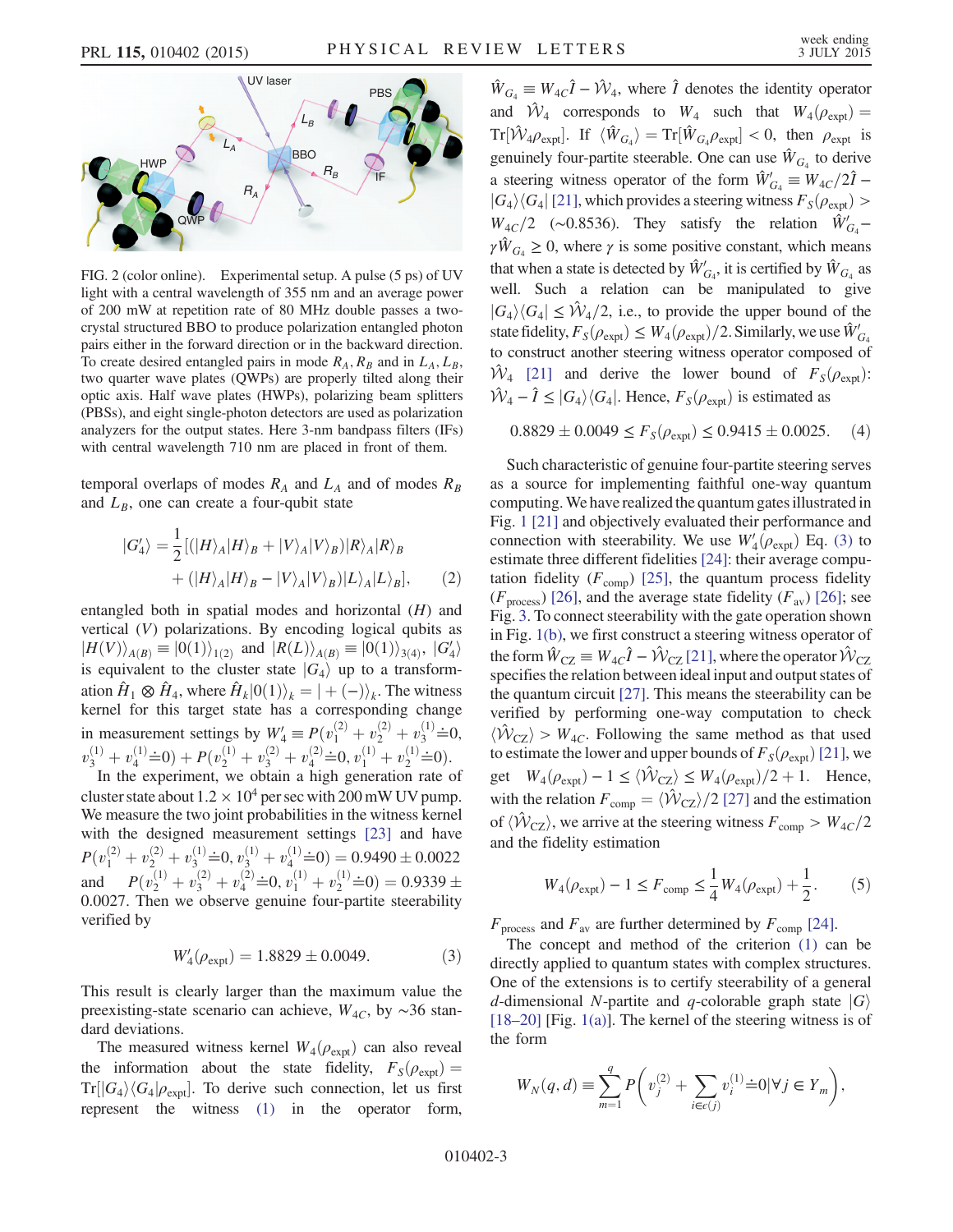<span id="page-3-4"></span>

FIG. 3 (color online). Steerability and performance of quantum gates. Two kinds of gate operations are experimentally realized for the target quantum gates [Figs. [1\(b\)](#page-1-0), [1\(c\)](#page-1-0)]. We measure the fidelities of the output states by inputting four orthogonal states into the experimental gates,  $|mn\rangle$  for  $m, n = +, -[24]$  $m, n = +, -[24]$ : (a) a mean fidelity ∼0.935  $\pm$  0.004 for the gate operation, Fig. [1\(b\)](#page-1-0), and (b) an average fidelity ∼0.960 + 0.004 for the target gate Fig. 1(c), (c) From the estimate of the fidelity ~0.960  $\pm$  0.004 for the target gate, Fig. [1\(c\).](#page-1-0) (c) From the estimate of the average computation fidelity  $F_{\text{comp}}(5)$ , we obtain the lower bounds of the quantum process fidelity  $F_{\text{comp}}(6)$  and the average st lower bounds of the quantum process fidelity  $F_{\text{process}}$  (∼0.9415  $\pm$  0.0025) and the average state fidelity  $F_{\text{av}}$  (∼0.9532  $\pm$  0.0020), which indicate good qualities of our experimental gates regardless of the input indicate good qualities of our experimental gates, regardless of the input states [\[24\]](#page-4-13). Since both created gates are based on the same source, their estimations of the three different fidelities are identical [\[21\].](#page-4-11) The gate performance reveals genuine four-partite steerability by the steering witness  $F_{\text{comp}} > W_{4C}/2 \sim 0.8536$ . The double-arrow dashed line shows the region where the source states are truly four-partite steerable.

for  $v_i^{(1)}$ ,  $v_j^{(2)} \in \{0, 1, ..., d-1\}$  measured in two complementary bases [21] where  $\div$  denotes equality modulo d mentary bases [\[21\],](#page-4-11) where  $\doteq$  denotes equality modulo d and  $\epsilon(j)$  represents the set of vertices that form edges with the vertex *j* in the color set  $Y_m$ . The quantum steering witness is described by

<span id="page-3-5"></span>
$$
W_N(q, d|\rho_{\exp}) > \frac{1}{2} \left( q + \sqrt{\frac{2(q^2 - 2q + 2) + \gamma_q}{d}} \right), \qquad (6)
$$

where  $\gamma_2 = 0$  and  $\gamma_q = [2(q - 3) + 1] + \gamma_{q-1}$  for  $q \ge 3$ [\[21\]](#page-4-11). If  $\rho_{\text{expt}}$  is detected by Eq. [\(6\)](#page-3-5), then  $\rho_{\text{expt}}$  possesses genuine N-partite EPR steerability close to  $|G\rangle$ . This witness has the same features as the witness [\(1\)](#page-1-1) [\[28\]](#page-4-17) and possesses high robustness against noise [\[21\].](#page-4-11) With only  $q$ local measurement settings,  $W_N(q, d)$  can be efficiently realized regardless of the number of qudits. We remark that, for states that do not belong to the above state types, for example, the W states [\[29\],](#page-4-18) useful steering witnesses still could be derived from one's knowledge to this target state [\[21\]](#page-4-11). For more extensions, how to observe EPR steering in all DOFs [\[30,31\]](#page-4-19) under consideration is shown in Supplemental Material [\[21\]](#page-4-11). The concrete experimental illustrations and applications of such genuine high-order EPR steering are also detailed therein [\[21\].](#page-4-11)

In conclusion, we have developed a novel formalism to explore genuine high-order EPR steering and experimentally demonstrated such generality and applications with photonic cluster states. Being capable of revealing genuine high-order EPR steering pushes beyond the capability of bipartite steering and promotes potential applications and experiments. One can probe more sorts of steerability, for example, in resonating valence-bond states, which would allow an analogue quantum simulator [\[15\]](#page-4-20) to run without fully characterized quantum measurements. Similarly, other quantum strategies based on both characterized measurements and genuine multipartite entanglement, like quantum metrology [\[16\]](#page-4-21), can benefit from it as well. Moreover, since genuine multipartite EPR steerability cannot be mimicked by parts of the whole system, such ability together with steering witness could facilitate multipartite secret sharing [\[14\]](#page-4-9) in a generic one-sided device-independent mode [\[6,11\]](#page-4-3). It is interesting to compare our method with the recently developed single-system steering for quantum information processing [\[32\]](#page-4-22) and to investigate further from the allversus-nothing (AVN) point of view. Subtle AVN proof for steering and their experimental demonstration are given for special classes of two qubits [\[33,34\]](#page-4-23).

We thank Q.-Y. He, J.-L. Chen, and Y.-C. Liang for discussions. This work has been supported by the Chinese Academy of Science, the National Fundamental Research Program, and the National Natural Science Foundation of China. C.-M. L. acknowledges partial support from the Ministry of Science and Technology, Taiwan, under Grant No. MOST 101-2112-M-006-016-MY3. Y.-N. C. acknowledges partial support from the National Center for Theoretical Sciences and the Ministry of Science and Technology, Taiwan, under Grant No. MOST 103-2112- M-006-017-MY4.

Note added.—Recently, we became aware of two experimental demonstrations of tripartite steering [\[35,36\].](#page-4-24)

<span id="page-3-1"></span><span id="page-3-0"></span>[\\*](#page-0-0) cmli@mail.ncku.edu.tw

<span id="page-3-2"></span>[<sup>†</sup>](#page-0-0) kaichen@ustc.edu.cn

[<sup>‡</sup>](#page-0-0) pan@ustc.edu.cn

<span id="page-3-3"></span><sup>[1]</sup> E. Schrödinger, [Naturwissenschaften](http://dx.doi.org/10.1007/BF01491891) **[23](http://dx.doi.org/10.1007/BF01491914)**, 807 (1935); **23**, [823 \(1935\)](http://dx.doi.org/10.1007/BF01491914); 23[, 844 \(1935\)](http://dx.doi.org/10.1007/BF01491987).